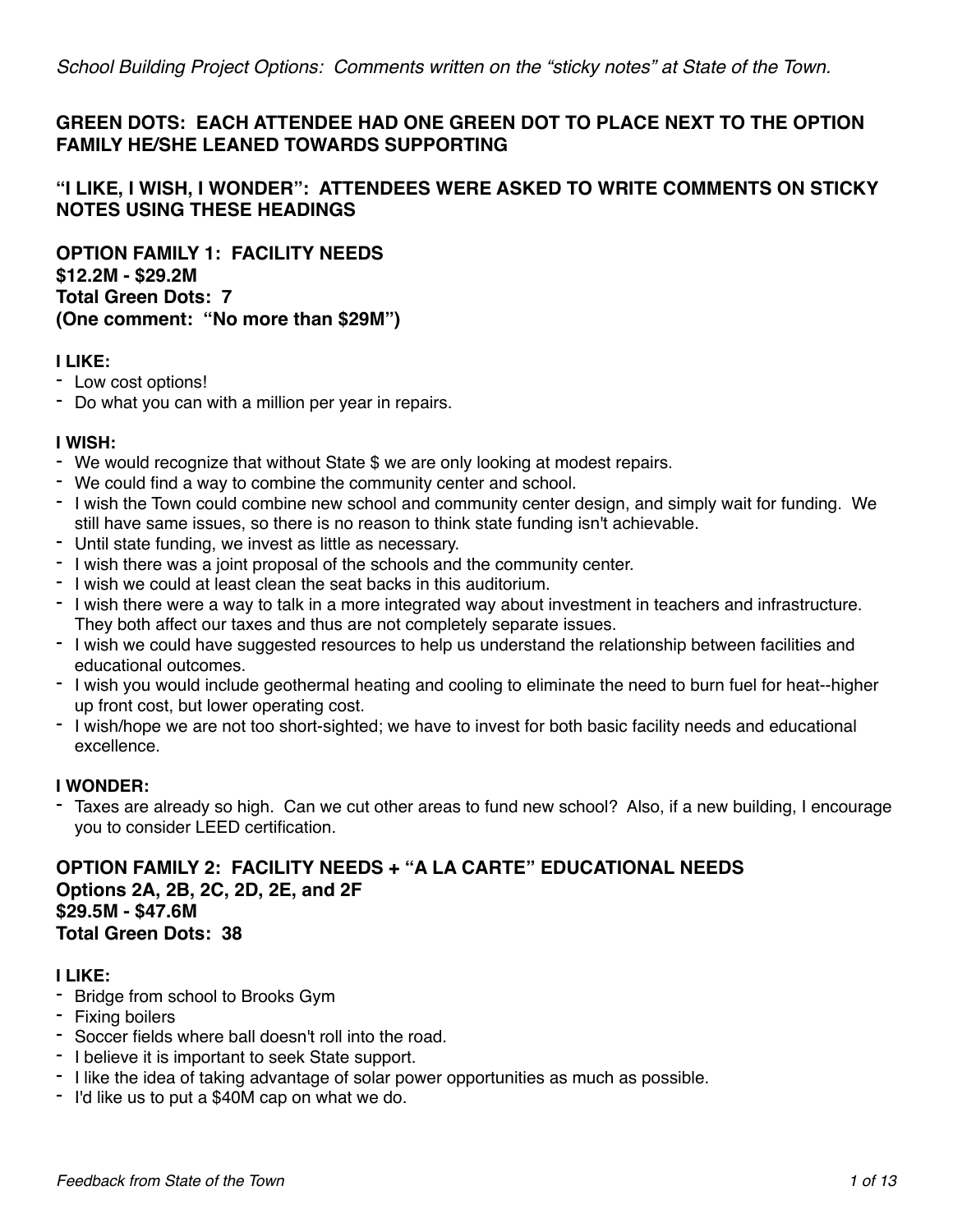- This was a much better, more succinct presentation. Thank you!
- I like the idea of combining the community center with the schools. Is there overlap of projects? \$55M + \$10M?
- I like the idea of flexible spaces if they can be used by the community when school is not in session.
- I like the idea of connecting the gym to the school via a covered, protected walkway.
- I like the idea that if we are going to invest, and we have to, we are getting educational value out of it.
- 2C is the best compromise.
- I like option 2E--mid price, but includes the major additions needed.
- I like connecting Reed to the main building.
- Break out rooms IF teachers want them.
- I like the way the plans respect the outside environment, and I hope the new additions will make it easy for teachers and students to get outside and extend classroom learning outside.
- I like all the hard work of the committee.
- I like looking for synergy in the two projects.
- Family 2 is my preferred option without state funding.
- I like the classrooms each having an access to the outdoors, both visually and physically.
- Option 2B--I like the idea of these modest improvements and educational enhancements, 1) as a prudent move should we not receive state funds, and 2) a way of leaving enough appetite and funds to do the community center.
- I like the idea of a cafeteria as a community space.
- I like making the cafeteria a multi-purpose room.
- I like a cafeteria to allow kids adequate time to eat lunch and have recess.
- I favor: Immediate needs + near term + small group rooms + acoustics + Brooks bridge cafeteria.
- I like the idea of seeking State funding.
- I like the flex cafeteria/meeting space options.
- I like having a kitchen/cafeteria included in the plan.
- I like the potential for taking the school to the community by having space for them to come in during and after school for educational and other reasons.

#### **I WISH:**

- I wish for more solutions based around green, environmental directions that are not included as an afterthought, but at the front end of the decision-making.
- I think we need a whole town approach, not a la carte.
- I wish that the town was more behind MSBA pursuits as future costs for parents for college are daunting.
- I wish my taxes weren't so high already and have increased substantially recently.
- I wish there was info about projections of student enrollments in the next 3-5 years.
- I wish the town would choose a maximum construction budget and then choose the optimal option with this budget; MSBA funding availability will therefor have a direct impact on our final decision.
- I wish there would be an integrated financial plan for any potential school project and community center project; no more sequential votes like for the Town Offices building--these funds could have gone to the school!
- I wish the costs weren't so high, which may affect whether Lincoln attracts and keeps residents of "modest" means that can afford taxes here.
- I think we should consider sequencing the projects in this order: 1) construct community center-capable swing space, 2) do school scheme 2B, 3) improve swing space to accommodate community center.
- I wish there were an a la carte options combining 1B, 2A, and 2B.
- A more central single cafeteria with more useful program space connecting Reed to main building.
- "Hub spaces" could include the small group spaces and more arts display/development.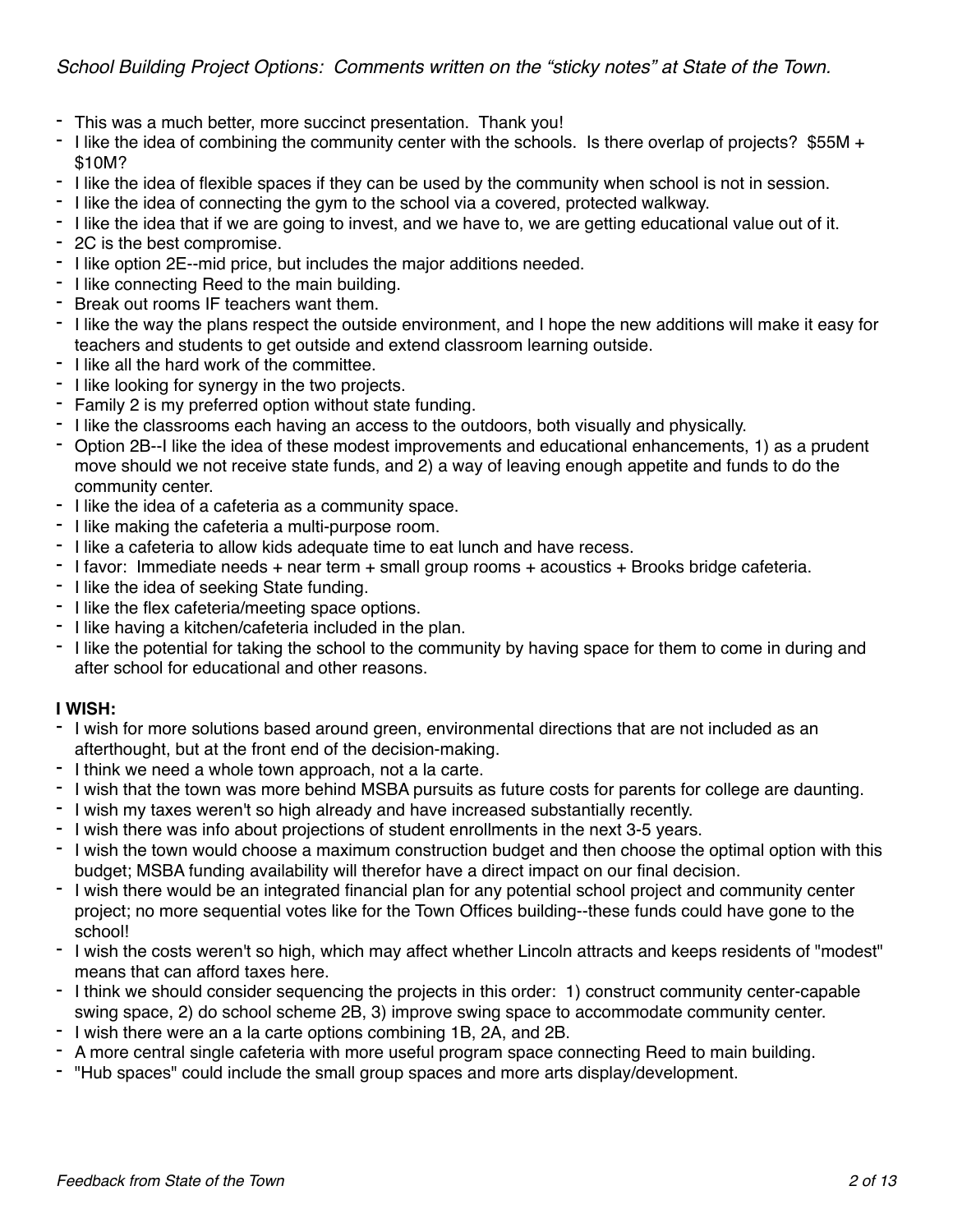- I appreciate Dr. McFall articulating a vision for why the school should be designed in a particular way, but I wish she and others would connect the dots about how teaching and learning have changed--the message isn't quite clear yet.
- Photovoltaic cells on all new/refurbished construction.
- A comprehensive water use/re-use plan for all new/renewed facilities.
- Classroom noise control is important, but does not dictate 100% new construction.
- I wish we could understand the relationship between temporary space and a possible community center.
- I wish we could get MSBA funding before we begin.
- I wish the school, with its generator, was open to residents after their neighborhoods lose power in a storm, so they can stay warm, use and charge their computers and take showers.
- I wish we more aggressively pursued operating cost reductions via serious shared efforts with other districts.
- I wish our annual cost per pupil was not so far above what most comparable communities (who have comparable ed. results, by the way) spend.
- I wish option 2F had small group rooms
- I have a difficult time getting my head around spending for infrastructure when I had one child in a class of 16 and another in a class of of 22 -- the difference being \$80K for a teacher. It does come out of one: taxpayer dollars. What really impacts education?
- I wish there were an option to choose how to proceed financially. I feel \$30M is my limit, but would vote for a more expensive option if state funds were available. Can we vote conditionally for a \$50M option and convert to a \$30M option if state funding fails?
- I wish we could do both the school building and community center in concert.
- I hope that the financial projections include the newest cost-saving technology even though the initial cost may be high.
- I wish the school project would have lots of synergy with the community center project.
- I wish that the school and community center could be combined for consideration financially as well as symbiotically during construction.
- I would want the building to be extremely energy efficient for the future.
- I wish the building committee would arrange visits to school which they (and the superintendent) feel approach the needs and desires of a Lincoln new school.
- I wish the designs reflected the fact that small areas for children to eat, rather than a large cafeteria, promote "civilized" behavior, conversation and the development of healthy eating habits. Large cafeterias are noisy; bench seating, lines to get food do not promote good eating.
- I wish we could avoid triggering code expenditures by a more gradual approach to repairing/enhancing the schools. Do we really need seismic protection? or sprinklers? (each classroom has an egress to the outside)
- I wish that part of the current school could be used as a community center by COA seniors who value modern 20th century architecture and might want to preserve it.
- I wish I saw individual special instruction space to be more isolated and not part of a common room--the ability to focus is key.
- I wish I saw more ways to combine the community center space ideas with the school scenarios.

#### **I WONDER:**

- I wonder if two kitchens/cafeterias are needed.
- I wonder if small group spaces will seem outdated at some point in time and become wasted spaces.
- I wonder if all these "fixes" will be worth it.
- I wonder if some of the existing 20th century modern architecture of the school could be repurposed for use as community center space. The seniors of tomorrow will values having common spaces of this type available to them.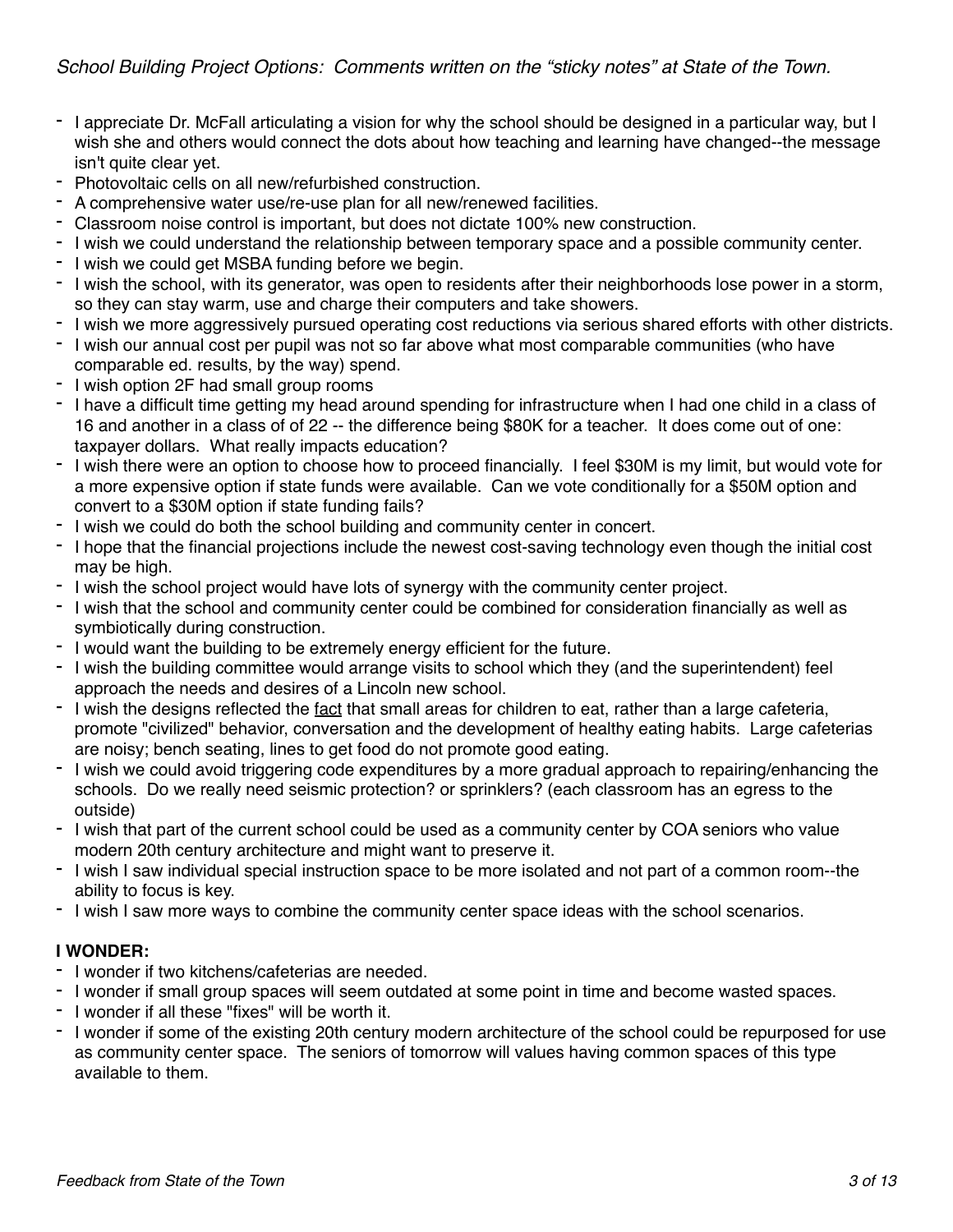- I wonder if hub spaces and neighborhoods will remain valued educational spaces during the lifetime of the proposed renovation and new construction.
- I wonder what the negative consequence is of addressing the deferrable options later (e.d. 4 years from now)
- I wonder how much the a la carte option will cost when we add the deferred needs in 20 years; What is the total cost then?
- I wonder what kind of facility a charter school would need.
- I wonder if the building committee has visited schools with hubs and multipurpose areas while children are at work.
- I wonder if there will be a space with good acoustics for concerts and recitals, e.g. vocal, keyboard and chamber music, especially open to the public.
- I wonder what impact all the "open house" signs around Lincoln for private schools has on prospective newcomers to Lincoln. We need to improve the school building as well as improve opportunities for accelerated learning so that more Lincoln families will feel they can keep their kids at the public school, that their kids will have challenging curriculum.
- I wonder how Lexington High School manages to remain at the top of measurable education standards while they have the same air-handling system we have? Clearly there is more to it than infrastructure.
- I wonder (hope) this coordination between the school building project and the community center can be thought out clearly!
- I wonder if solar PV will be used--there's a lot of rooftop!
- I wonder how close the new building can get to Zero Net Energy.
- I wonder if we could begin construction and apply for MSBA funding after it begins, i.e. 2 years down the road.
- I wonder if we could add grass to the roof--insulates and extends life of roof.
- I wonder how much this really would cost done over time.
- Solar--yeah!
- I wonder if a parking study has been done, especially if the COA/community center come to the school campus.
- I wonder what option 2F costs without the "deferrable" items.

## **OPTION FAMILY 3: COMPREHENSIVE SOLUTIONS Options 3A, 3B, 3C, and 3D \$54.7M - \$66.3M Total Green Dots: 145 (One Comment: "I want state funding.")**

### **I LIKE:**

- I like the idea of minimizing new construction while maximizing educational improvements.
- I like the idea touched on regarding creating communities for the different grades, such as having the spaces for grade-wide presentations along with the small group spaces.
- I like keeping the "big boxes" and replacing everything else with new construction.
- This will be the first "stop" of a child's educational journey. Trends in congregate and collaborative workplaces, business ideation and a technologically creative work force all suggest that we should "build" such opportunities into the schools. Hubs, flex-space, neighborhoods, small group learning, etc. will make this possible. Integrated learning will be the organic foundation to set children on the path to success.
- I like the idea of all generations using the space to create inter-generational learning.
- I like and admire the hard work of the SBAC and the architects.
- Essentially, 3A/3B seem the best option. We need to address educational needs without losing our history; no all-new building.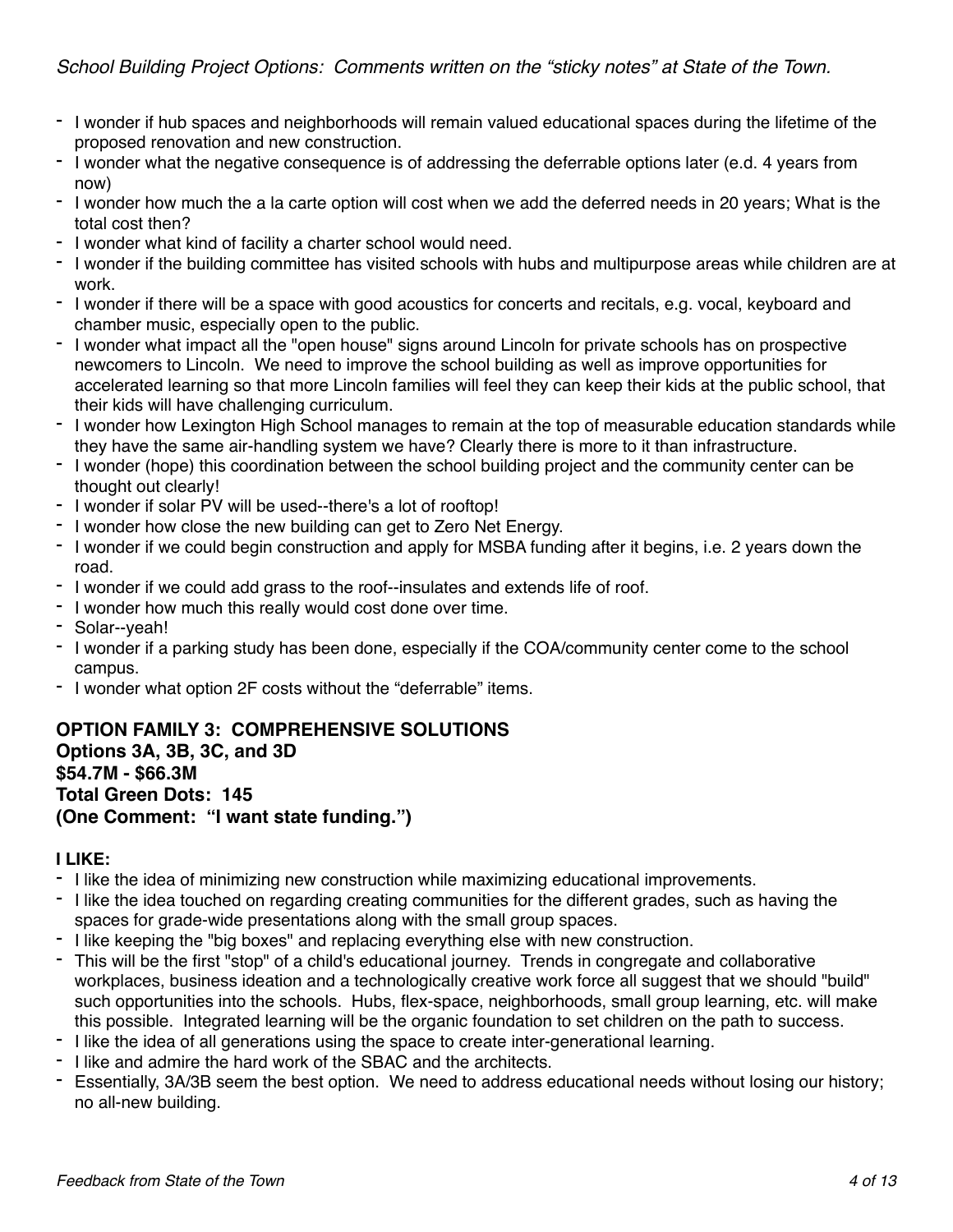- I like the idea of the "Adams team" working on/leading both projects.
- I absolutely want more and better teachers working with smaller numbers of students--however the spaces of the school support that best works for me.
- I like the ability to specifically design the space as we see fit.
- Flexible, multi-use spaces.
- I want our school to be state-of-the-art and joyful no matter what the cost: light-filled, uncrowded, efficient, flexible.
- I'm still heart-sick that we lost the MSBA money in 2012 and will support anything we can do to get that money back.
- Doing all renovations in one step rather than multiple projects over the years.
- I like that the comprehensive school plan allows for enhancements that cater to the different learning styles of learning that recent studies show exist amongst children. I grew up with dyslexia and ADD and these enhancements I think allow for all types of learning styles and disabilities to be accommodated.
- I like meeting all facilities and educational needs with most renovation and least new construction--3A.
- I like bringing our schools into the 21st century; cafe/technology/better classrooms.
- I like addressing all needs at once: smart investment in our future; anything we pay will get big returns in property value, not to mention education.
- I like the idea of achieving education value along with remediating the facilities needs.
- I like using a second floor to avoid extending the footprint more: 3C
- I like cafeterias, better HVAC and temperature control.
- Use of Hartwell pods as construction swing space--limit use of temp. trailers (due to cost).
- I like the focus on improving arts/science spaces. Can we please partner with deCordova?
- I like the cafeteria linking the gym to Brooks, and I like a separate cafeteria for Smith.
- I like the improvement of air quality and acoustics.
- Getting educational benefits in addition to fixing the problems.
- I like that you are considering new construction so we don't continue to patch old problems.
- I like saving the great spaces like the library and auditorium and gym, but add to it with good buildings.
- I like having a range of options to consider.
- I like saving the Smith school.
- I like the idea of efficiently facing the challenges and opportunities that face us by doing all the options at once. I'm sure staggered upgrades will be much more costly than projected.
- I like the idea of not putting a band-aid on the problem. A new construction that's well thought out will benefit Lincoln's children, future generations and home values. Let's get it done!!!
- I like boiler rooms with efficient boilers in places that don't flood.
- I like all the proposals and want us to do the most that we can now because the marginal costs are minimal.
- I like option 3A or 3B: address needs and hopes of Lincoln and maintain the long-held belief in and support of education here without seeming so excessive as other options.
- I like locating school and community center on a single campus.
- I like hub spaces. We work in different ways than we did 30 years ago and our schools must prepare our future leaders differently.
- I like the idea of smaller learning spaces--my town kids have benefited from small group instruction and it is increasingly central to a good education. The better the space, the better the collaboration of the teachers, too.
- I like the town hall "hub" concept.
- I like the idea of having a cafeteria as a multi-purpose and community use space--very important!
- I like multi-use spaces that include cafeterias.
- I like the emphasis on flexible and varying spaces as education will become less uniform and more hands on in the future. I would encourage even more imaginative thinking in this direction.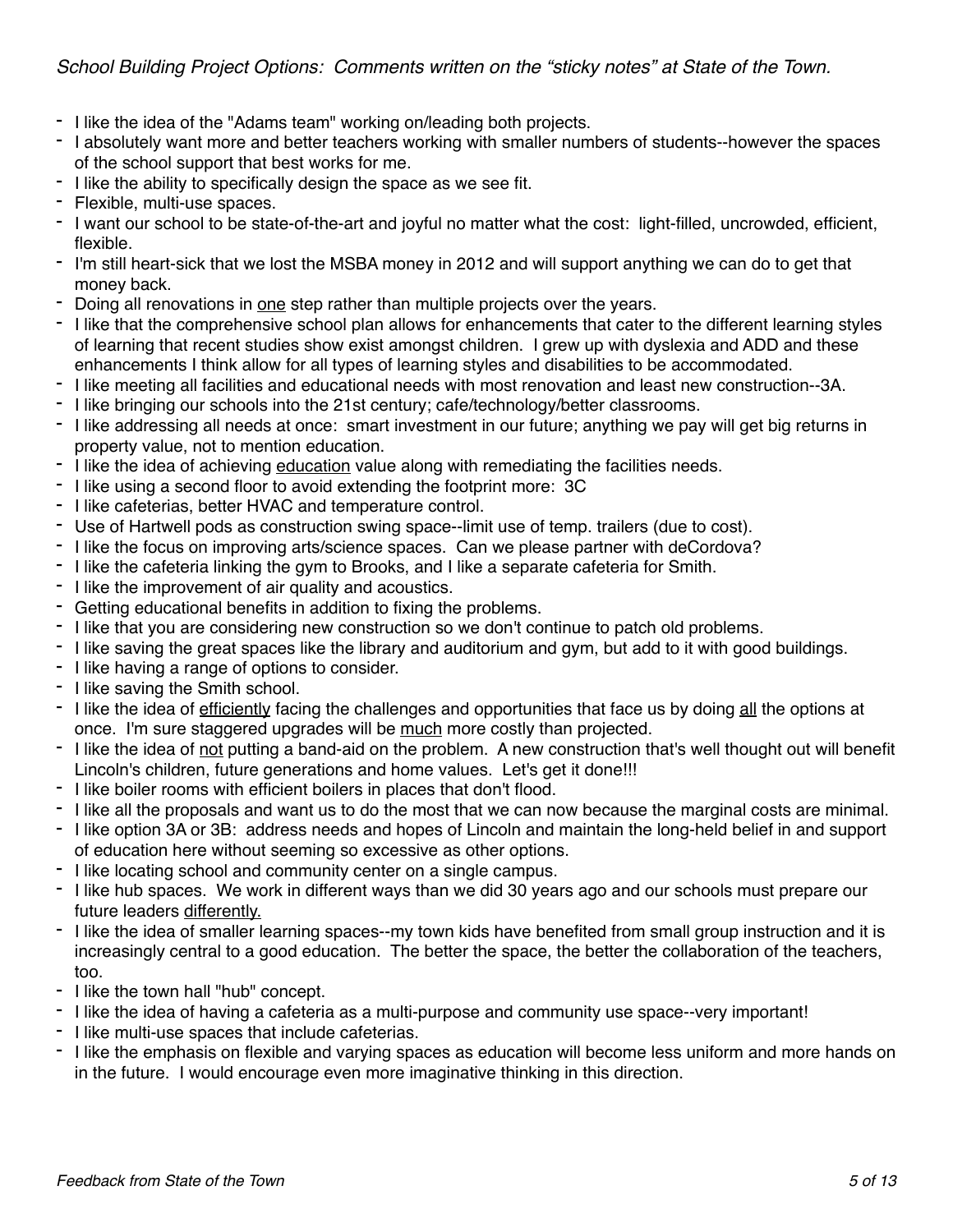- I like the idea of getting it all done at once. We lived through the partial fix in 1992-94, so here we are 20 years later looking at a big fix.
- I chose 3C because [an additional] \$3M [compared to the 2 option] seems a relatively small amount for a valuable gain.
- I like the idea of flexible spaces for breakouts and tech and special programs.
- I like the idea of investing in education.
- I love the idea of integrating special education.
- I like the idea of combining school and community needs with space that can be used at different times by different groups.
- Strong support for projects in the 3 category; try to get MSBA.
- I like the educational benefits.
- I like that the marginal costs for the larger project made the choice clear: Go big.
- I like the idea of exploring how community center and school projects could benefit and enhance each other.
- I like having the entire building on the ground floor for better scale as well as security.
- I like the multi use space, including cafeteria, which the school sorely needs.
- I really like the ideas of programmatic flexibility, strong technology infrastructure and connection to the community and the environment; I want the facility to support these more.
- I like building a connection between Gym and Brooks.
- Integrating school project with community center, i.e. shared gym space.
- I like making the school a priority.
- I like 3C because it does a complete job and provides some swing space.
- I like that we are thinking of investing in education--need to make a decision.
- I like the superintendent's ability to tie educational goals to flexible spaces in school and knowing kids can help find answers.
- I like comprehensive investment because a la carte costs much more with much less return per dollar (build new/close to new).
- K-4 and middle school cafeterias must remain separate.
- I like taking care of schools first.
- I like trying to use the spaces for community use to save taxpayer dollars.
- I am a working Mom and I like that I am able to pick up my 3 year old from Magic Garden at 5:55pm, and I can pick up my 5 year old at LEAP at 5:58pm in the Hartwell building. I hope this can continue for all parents in the future.
- I like the idea of combining the two projects so that we can see some cost savings and have a more unified vision for the campus.
- A community center at Hartwell is the only sensible option in terms of saving money and encouraging community involvement.
- 3A and 3B: 2 cafeterias; 3B like hub spaces in Smith; 3A like Brooks/cafeteria link better than 3B.
- I like the cafeteria.
- I like the idea of fixing educational needs because I think it will increase the likelihood of getting state funding.
- I fully support a brand new building.
- I like the multi-use spaces and the link to educational innovations.
- I like the idea of fixing everything at once and removing uncertainty from the future funding needs.
- I like the notion of flexible spaces that can be used by school and community alike--school feels most important in priority, but choosing a design that enables flexibility to include other things like a new community center in the future would make sense "if" a choice for \$ has to be made.
- I like the integrated cafeteria and multi-purpose space.
- I like the idea that a comprehensive approach will protect my real estate values.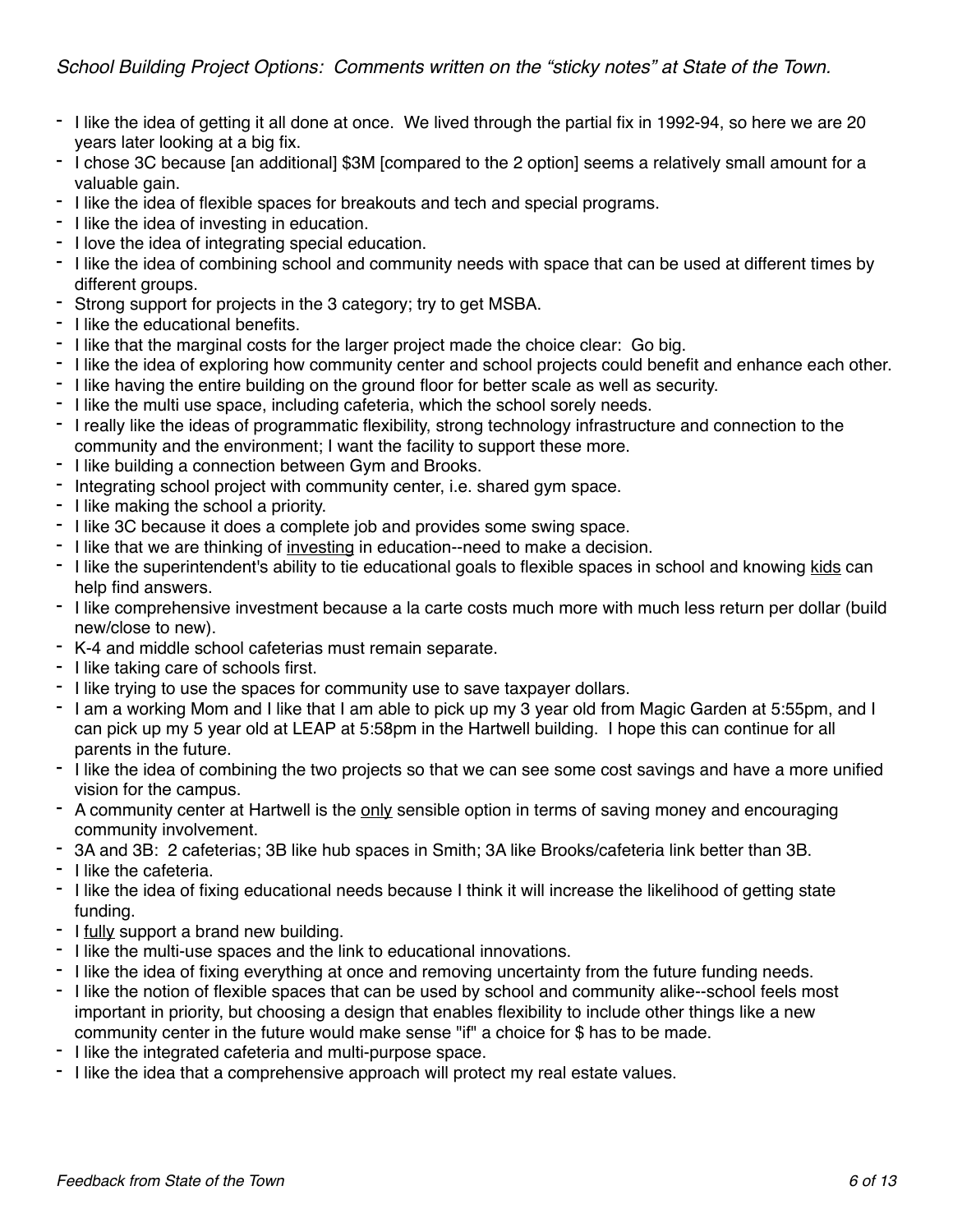- I like the town folk getting a lot of input on the future school. I really like the idea that there is strong leadership and vision in the final solution.
- We already re-use current "cafeteria spaces" so yes, why not?
- Stage space--yes.
- I like a comprehensive educational approach but want energy efficiency NEEDS to be included.
- I like the idea of a new mixed use cafeteria space. It is very important to add these new spaces.
- I like the idea of activating the hallways (hub spaces) to become a more productive and communal space.
- "Just fine" is NOT good enough! We need a new school in Lincoln.
- I love the idea of a cafeteria joining the Brooks gym space; we need a building that can be secured for safety.
- We need flexible spaces. Having coordinated enrichment programs for the school, I've often struggled with finding appropriate/available spacing and it limits the programs we can offer.
- I like/LOVE dedicated eating space--the gym is a pathetic space to refuel.
- I like doing as much as possible at once, even though it costs more "up front." We need everything to some degree, and it's better to fund one big project at one time vs. several over the years.
- I like the addition of kitchens and cafeterias.
- I like connecting the Reed Gym to the rest of the school.
- I like the idea of combining the 2 projects BUT I'm having trouble seeing how to do it. It seems that there are lots of demands/needs for the community center space w/o adding schools.
- I like the idea of a comprehensive school building solution. Past piecemeal decisions have brought us to where we are today and we really need a 50 year solution that reflects this town's value of delivering highquality education.

#### **I WISH:**

- I wish we could create a hybrid committee to explore a unified project: schools plus community center.
- I hope we can do the request for state aid and am still upset that we lost \$20M a few years ago due to false thinking that there was a \$6M renovation option. Argh.
- I wish we had taken MSBA funding last time! Let's try again with a well-supported project.
- I wish the community center and schools become one Lincoln project--good for all of Lincoln as opposed to dividing the population.
- I'm unclear about the Selectmen's role and I desperately ask for the leadership in March. The options must be clear and I fear divisiveness if leadership is not shown.
- I wish we could have a dialog about having a Lincoln high school--it's so sad to see 30% of Lincoln's 8th graders choose private schools over LS.
- I wish taxes were based on # of people in households who would use the school/community center. As a single person I could be paying what 4 children in a household would pay for a new facility. I am speaking as an affordable unit owner who believes in contributing my fair share.
- I wish to improve all facilities and educational aspects on all fronts.
- We've spent \$800K on studies. It is time to make a decision to bite the bullet and buy a new school.
- I wish we could have a school cafeteria that could be a food-science teaching lab and could include CSA local food.
- It would be nice with flexible class room that children could be educated flexibly--shifting into different classes as their needs are adjusted. Not all children are the same.
- The prices for renovation seem radically higher than typical business construction. The plans today have \$/ sqft at something north of \$400 when you could argue that it should be closer to \$200/sq.ft.
- I wish we could have the option of a 2-story Smith; the MSBA option with a different footprint.
- I wish we could all recognize that our investment in education is the most important thing we can do for Lincoln, from providing future leaders to enhancing property values.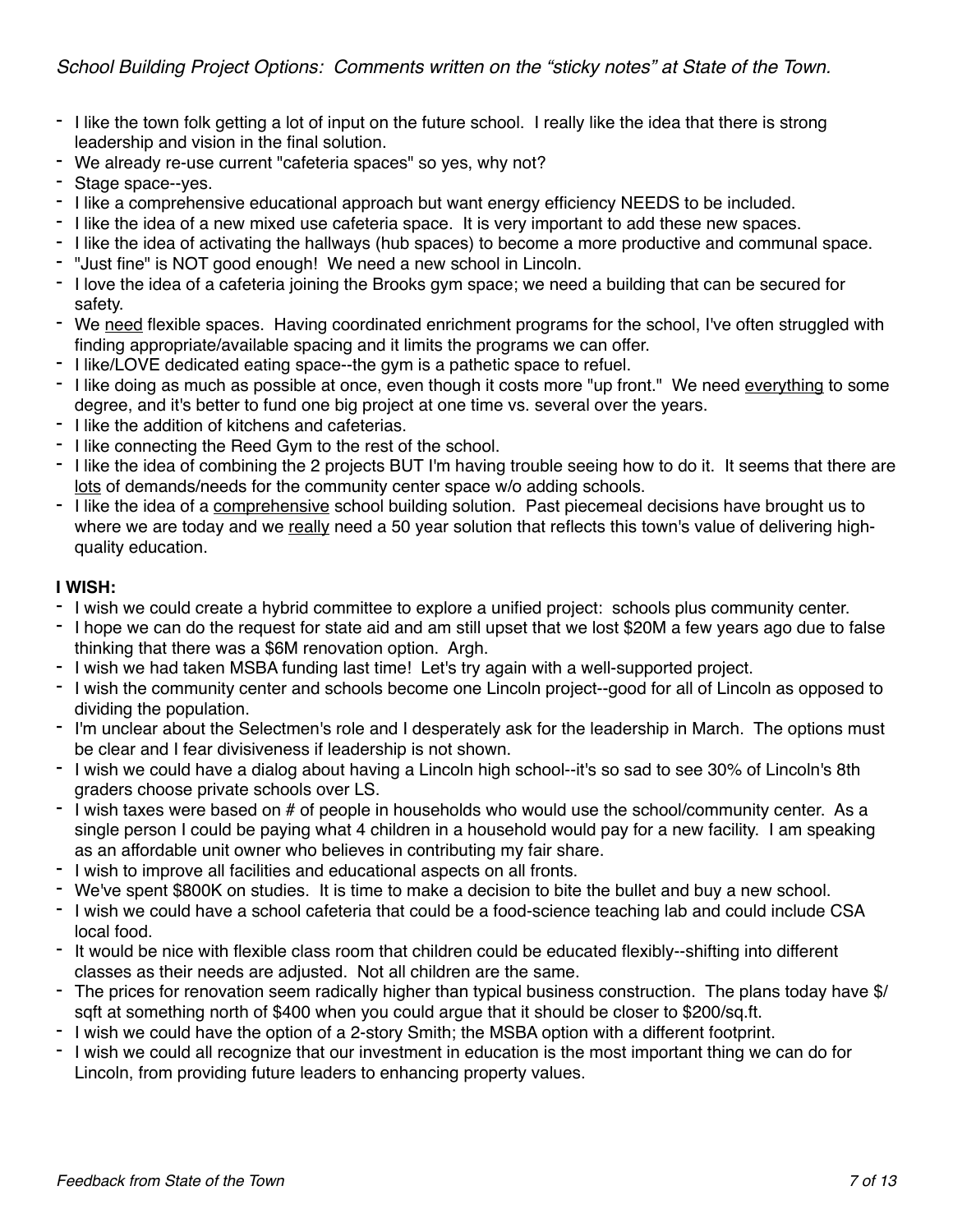- As an affordable home owner, I really want the town to go after state funding and pursue researching private funding, i.e. if you donate your name goes on a wall/room, etc.
- I wish for a school with multi purpose rooms with possibilities for sharing these spaces with local groups after school hours.
- I wish the field improvement was included in the options.
- The community center should have been integrated with one of the school options; Council on Aging should also be included.
- It's very hard to make a decision not knowing about MSBA participation.
- Adding a kitchen/cafeteria.
- I wish the school project would receive priority over a community center.
- Please involve our teachers in the design choices made.
- I wish instead of small rooms, classrooms would be arranged to accommodate teachers working in the classroom with a small group. It is NOT good to withdraw children from their classroom. Classrooms need to have alcoves, etc., not be squares or rectangles.
- I wish it was more clear how the town feels on what is a priority, school or community or COA.
- I wish project costs were simply state as total cost/household; annual cost with financing obfuscates the cost.
- I wish the town would bite the bullet and do this all at once!
- I wish town leadership would be active in supporting a school project.
- I wish I understood if the HVAC system is completely renovated/upgraded including cooling, and if so, in which options.
- I wish maintenance costs were budgeted and kept in a reserve fund so we would be able to extend the life of our school buildings.
- I wish that children's learning styles and disabilities would be mentioned in connection with the proposed school enhancements.
- I wish the 2 projects would be combined.
- There seemed to be strong sentiment about combining a community center with the school project. I support that concept, BUT we need to be careful about pitting elders vs. schools.
- I wish that the town had accepted the \$21M from the state. It is unfortunate we gave up that money.
- I wish we could manage the school renovation and the (putative) Hartwell community center as a single logistical and financial project.
- I wish that the discussion of space was more connected to having smaller class sizes and more integrated education (special needs addressed in every class).
- I wish for a modern ac/heat air exchange system so teachers and children feel they can breathe.
- The upper school cafeteria could be shared with the community center for cost saving and integration.
- I wish the school building costs would show the impact on my annual property tax in addition to total cost provided. Total cost doesn't really mean anything to me financially.
- Community Center and school building projects combine as much as possible.
- MSBA funding to bring down the cost of the total project for the taxpayers.
- I think that we do not need an "intrusion system." I worked on a bunch of rampage school shootings and it turns out that most of the shooters were students at the schools where they committed the shooting. Hence, an intrusion system would not actually prevent shootings, but would contribute to the feel of a school that most of us would not favor. The way to lessen school shootings is to improve relationships between students and faculty and to improve mental health services both of which have many other benefits.
- I wish the girls locker room and Reed Gym improvements were included in the options.
- Given that environmental challenges will be the biggest issue our children will fact, I wish/hope this building will teach and inspire environmental action.
- I hope we can INCLUDE parents in the process (surveys, voting). Simply doing town meetings does NOT allow a very high % of parents of young children to participate.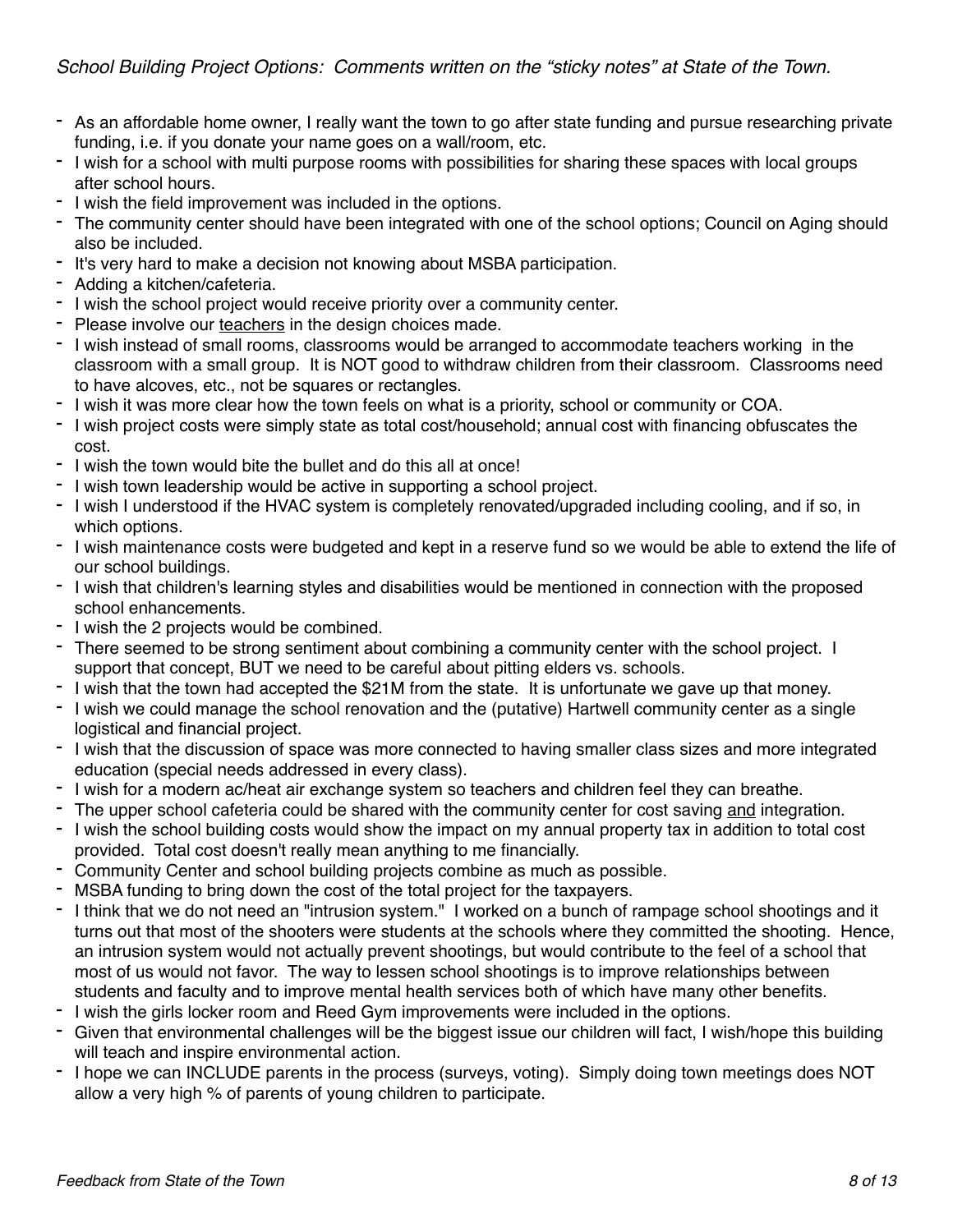- I wish/hope we can think about what flexible space could look like for a real 21st century education: maker space, tech spaces, flexible pull out spaces, places for students to be CREATORS not just CONSUMERS of information.
- I wish we could use most of the cost of swing space to build a community center.
- I wish they'd put a sump pump in the boiler room (almost no \$) so we can stop hearing about the flooding.
- I wish we would tackle the school building and community center together in synchronicity.
- I wish and hope we get state funding; I'm less keen without it.
- I wish that we can see our way to go far enough to enhance educational spaces to serve the changing needs of the students and teachers.
- I would like to see a maker space which could be used by the community and school.
- I wish we could think of these projects as one and combine the planning construction and implementation- that would be the best idea.
- I wish we used Survey Monkey or something similar to get broad input from across the community including your parents who are unable to attend the SBAC Public Forum.
- Middle school cafeteria should be shared with a community center on the Hartwell campus. This is cost effective and meets values of Lincoln.
- Preserve the natural as much as we can and be more environmentally responsible.
- There should be a way to present options at Town Meeting that show a concept for the community center integrated physically with school renovations, acknowledging that there would be no state funds or they'd be unlikely.
- I wish all decisions re design/building/reno were based on what the best teachers want and sound educational best practices.
- I wish we could get MSBA funding.
- I wish we would finally do something about our schools.
- I wish there was a price/option 2G that includes first 5 educational items including small group rooms.
- I wish that we stressed how important quality space is to recruit the best teachers.
- I wish we were not wedded to the "L shape" as hubs are more efficient for education and energy.
- I wish there was much more inclusion of leadership in environmentally-dedicated thinking: solar, shade to cool spaces, double doors to prevent exterior heat loss.
- I wish I know if MSBA would approve funding or not, because I'm thinking that a new school is an easier option, especially if MSBA will fund.
- I wish there had been a proposal that combined both schools and community center. Why are you waiting for Town Meeting to delay this process any longer by demanding that we consider one project that builds both?
- I'm concerned that not all voters may have the ability to vote given parents of children and their roles of parents as well as those who may not be able to physically attend. Most important meeting is coming up- how to address?
- I wish for a covered pool--provides jobs and interaction between all ages.
- I wish to separate out arts vs. sports with the DPW space being used for future 200 units and growth in town, and not concentrate everything at Hartwell (traffic) but utilize plaza and commuter space--think FORWARD.
- The integration of a community center at Hartwell with the school's renovation be fully exploited both for program integration and cost savings.
- I wish there was a community-wide educational and community center plan option using the entire Ballfield Rd. complex, crystallizing facilities needs for school, COA and town recreation.
- I wish that the 20th century architecture of the school could be preserved and repurposed for use and enjoyment by COA seniors of upcoming generations.
- I wish that the Town Meeting and future vote will be set for a specific time of day so those of us with families can plan to make it and vote. Having to sit through a long meeting makes it very difficult for those with kids.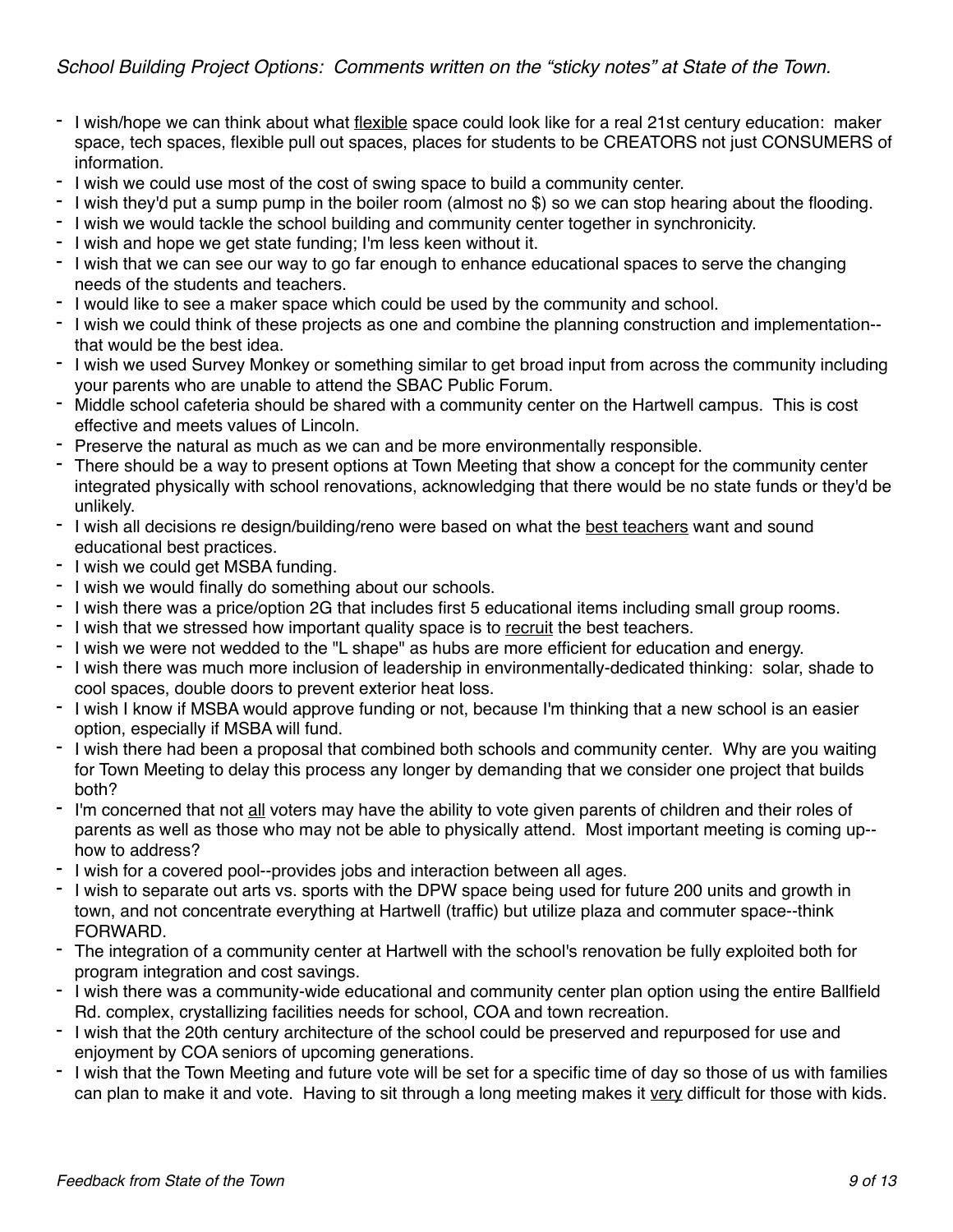- I wish energy savings, net zero design, solar, etc. was mentioned. This is so important for our children's future. If we are going to spend this amount of \$ this should be included and the future energy cost savings should be studied and presented along with the cost of the project.
- I wish we could provide a tiered approach to build and complete a section of the construction plan to test before completing the whole project.
- I wish the issue of how we maintain our facilities over time could be included--I feel we build and then neglect facilities and run them down--new is exciting, fixing old is less so but essential over time. Is there a difference in how hard the various options will be to care for over time? (therefore how costly?)
- I wish we would build modern schools as our peer communities have done.
- I wish the girls locker room was a higher priority. I believe having unequal spaces for boy and girls perpetuates and sends the insidious message girls are not as worthy as boys. That is a bad message to be sending and we ought to fix it!
- I wish you would bring to Town Meeting a combined option of both school and community center to be voted on.
- I wish that a combined proposal of school and community center could be created before Town Meeting.
- I wish that more people would participate. They are missing and probably unclear as to project scope, etc.- no fault of yours!
- I wish we could combine the school project and the community center project for consideration as an option--to understand the overlapping time lines, cost choices and possible state funding.
- I wish we had a clearer understanding of which building options might be considered comparable to the previous project the town submitted to the MSBA.
- I wish we could have a clear avenue/choice to combine with the community center at Hartwell. These two projects should not compete.
- I'm concerned about the sequencing of these issues at the Town Meeting. Which one gets voted first?
- I wish we had a vote on priorities of town spending so that the community center does NOT get funded ahead of the school. The school in my opinion is the first priority and the community center should not be funded ahead of it.
- Build only ONE cafeteria. It is healthy for kids to walk! We don't need cafeterias within a few feet of every classroom.
- I wish the two committees would offer shared options for the school and community center.
- We have nickeled and dimed long enough and delays have increased the costs substantially. It is time to bite the bullet and get on with it.
- I wish the design could have "architectural flare." Functionality is crucial, but why not also create a beautiful addition to the town?
- I want a contemporary design to reflect the full range of architectural styles in Lincoln.
- I wish we could stop talking about improvements and get the school building project underway. Our town deserves ! It can't wait!

#### **I WONDER:**

- I wonder about timing, temporary space and displacement.
- I wonder if we're dreaming that we can do both a community center and a school, and we are refusing to admit reality: we need to choose.
- I wonder how we can involve more parents and parent input when it's often difficult to attend meetings. Are there other input avenues (surveys, for example?) available?
- I wonder if we can as a town determine what's a need and what's an obligation. The school building is a workplace and the children by law are required to be here for education. Aren't we required as a town to provide a safe and healthy environment?
- I wonder if we can continue the positive path we seem to have returned to. The last building decision was so divisive that it has alienated many parents from the conversation.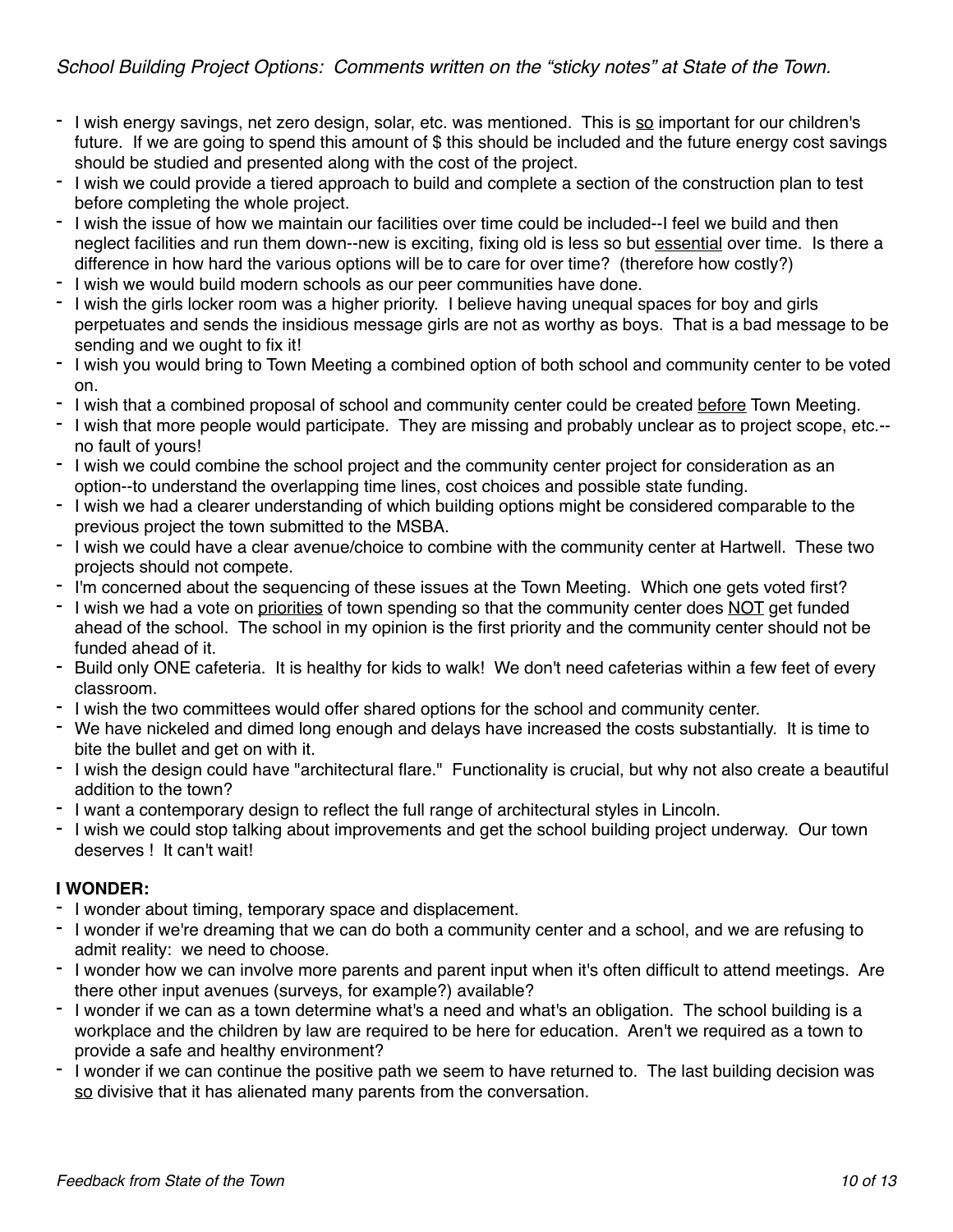- I wonder if the town needs to suspend its purchasing of conservation land to tend to its obligations and responsibilities of addressing serious facilities needs.
- I wonder if we have a future panels (view) as well as both sets of boards presented today. It's never been about cost for us. It's about vision and design. Thank you all!
- I wonder why school/community center/Board of Selectmen didn't prepare a proposal that unites both projects, especially since we were asked about funding the school without state money. Couldn't we save money by planning and building as a unified project?
- I wonder about the use of solar panels on the roof and other clean energy options.
- I wonder if global warming issues have been considered: warm and cool classrooms.
- I wonder if it is even possible to get town supports without a community/COA project.
- I wonder if we can find synergies with the community center (i.e. auditorium, kitchens)
- I wonder if one of the educational enhancements can be not just science room upgrades but state of the art laboratories to foster cutting edge academics--more important than enhancements like electronic chalkboards.
- Can we get matching funds for building green--solar.
- Can we recycle to generate income out of old windows and materials.
- What kind of plan do you have for affordable unit owners whose taxes are increasing while their incomes that allowed them to live in/or have income from housing remains flat. When I first moved to Battle Road Farm taxes my taxes did not increase. Now they do. It makes the formula for affordable housing questionable.
- I wonder what other capital projects are around the corner.
- I support the "new school" concept, but fear a tax payer backlash affecting teacher funding later.
- I wonder if 3C includes preparing the structure for solar panels.
- How to avoid pitting community building vs. SBAC proposals at Town Meeting. Consider phasing of decisions. What is the Selectmen's role?
- I wonder if we can integrate the school project and community center.
- I wonder if we could save \$ if we made space for moving school administration into the school building and the existing admin. building as a starting point for the community center.
- I wonder if we can abandon wired gigabit ethernet and rely 100% on wireless connections. Wireless technology continues to evolve.
- I wonder if we can improve the environmental footprint of the schools.
- I wonder if solar panels have been allowed in your planning.
- I wonder how a comprehensive option would impact property values.
- I wonder if the committee recognizes the terrible and almost dangerous condition of the playing fields.
- I wonder if Town leadership will strongly support an application to the MSBA.
- I wonder how much \$ we saved by not doing needed maintenance!
- I wonder how we might be able to merge the school building and the community center.
- I wonder if we could add solar power to the options.
- Will the kitchens be commercial grade for community use and rental?
- Must have a cafeteria.
- I wonder why the Selectmen have not shown greater enthusiasm and leadership as related to the school project, equal to that shown by the school committee.
- I wonder if we invest too much in the buildings whether down the road taxpayers will support funding for teachers. Look at Sudbury! Teachers educate, buildings don't--they facilitate.
- Feasibility and cost of combining community center and school building projects.
- SOLAR PANELS. I wonder for the long, long roofs if they would pay for themselves within a reasonable time.
- A new building with a 50 year life if preferable to renovations.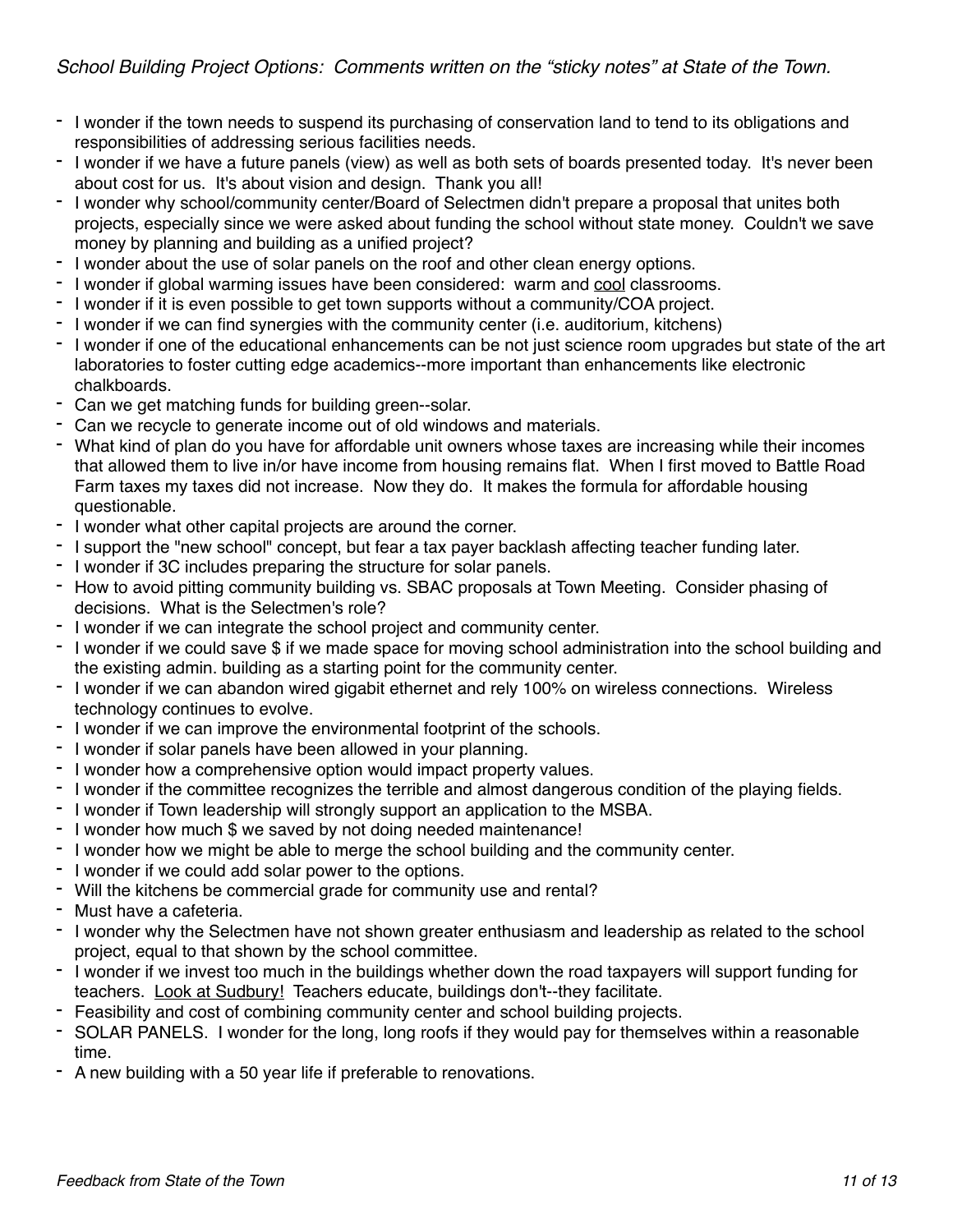- I wonder--in how many years the educational fads will change and these odd-shaped spaces will become obsolete.
- Can we include an accessible space for a kitchen/education garden or gardens.
- I wonder how we can get state funding AND incorporate the community center into the design.
- I wonder if the isolation of the school from commercial and other aspects of community life is good.
- I wonder how we can use the renovation to really enhance the education without linking it to class size and teacher quality.
- I wonder whether we need to anticipate additional staffing/maintenance/energy costs if we add a new facility.
- I wonder if new construction in the central fields and over at Hartwell and combining COA and school would be radically cheaper.
- I wonder why the cost of a new building is now \$66M when it was \$52M not 1.5 years ago.
- I wonder how we can improve energy efficiency of the school and reduce our town's carbon footprint. Can we add photovoltaic capacity to the school? I hope we can.
- I wonder if the new school and community center can be combined--this is the only way I'll support a community center.
- I wonder if police have been included in discussions on safety. It's good school safety is in discussion on design, BUT what we have now with exterior doors in many classrooms. PLEASE keep this in mind and have exterior doors in all classrooms for the safety of our children.
- I wonder what you are displacing in your addition scenarios--trees, parking. There is a "cost" associated with those, both financial and aesthetic.
- Has the # of classrooms been considered for future predictions of students. I would vote for smaller class sizes and would like to make sure any new/renovated space will accommodate that.
- I wonder what we would stand to lose (if anything except time) to apply and wait years for MSBA funding. What are the interim repair costs (between work ASAP and MSBA \$)?
- What do interest rate projections look like vs. current rates.
- I wonder why there is no mention of energy efficiency and 21st century ideas--solar panels, passive design, geothermal heating/cooling, etc.
- I wonder if all of the residents of Lincoln are aware of the different types of children's learning styles and how some children struggle because of these.
- I wonder if could add solar panel and edible gardens.
- I wonder if we could get the input of the teachers in deciding how we should use the shared/flexible space...will this space attract good teachers.
- I wonder what the costs are of not replacing the whole building over time. 25% un-renovated now will need to be before 50 years.
- I wonder why some people in town just don't get it and how we can better inform them.
- I wonder whether we can offset some operating costs over the long run by incorporating things like photovoltaics to pay less for electricity over time.
- I wonder if we combine the planning with the community center building plan.
- I wonder if the cost estimates are so uncertain that we will find the incremental cost of a completely new school happens anyway due to unforeseen cost overruns.
- I wonder how the changes will improve energy. Green energy?
- I wonder why we would why we would not just invest in an all new school since it is not much more than renovating the existing one.
- I wonder if the schools/admin could use the updated schools to create a school where far fewer families feel the need to go elsewhere.
- Photovoltaic panels would be terrific to address!
- I wonder if we could plant more garden space for the kids--with the help of seniors? Part of a joint community.
- I wonder how we can make sure we don't get a design that will offend or turn off anyone (like last time).